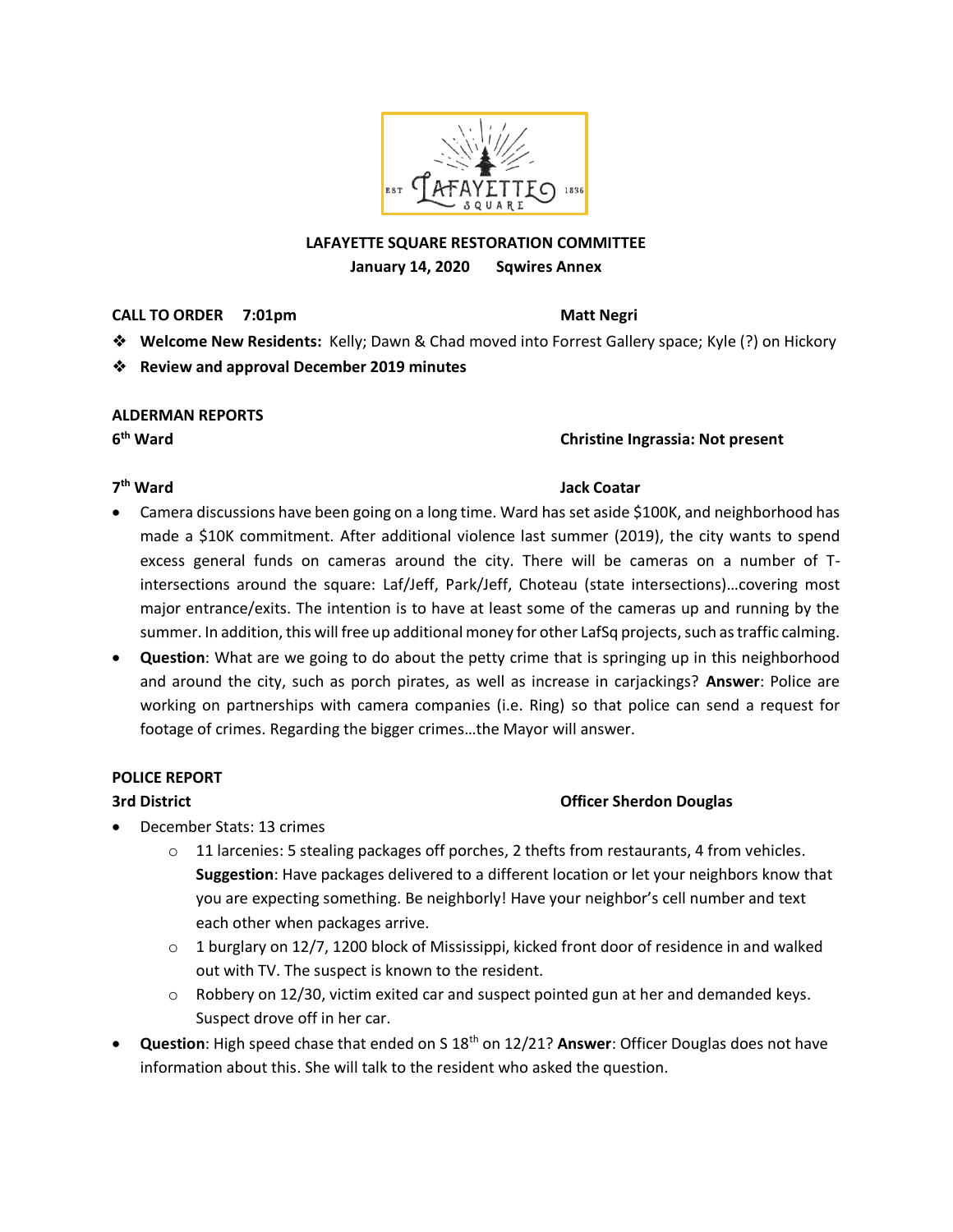## **GUEST SPEAKERS**

### **Office of the Mayor Mayor Channel Community Community Community Community Community Community Community Community Community Community Community Community Community Community Community Community Community Community Communi**

- Introduction of team: David (Last name?) Communications; Steve Conway Chief of Staff; Todd Waelterman, Director of Operations; Randy (Last Name?) with Refuse Department; Jamie Wilson, Director of Dept of Streets; Frank Oswald, Building Communication; Alan Jankowski, Forestry; Andrew Hernandez, Admin Assistant to the Mayor
- Provided statistics about number of streetlights, pounds of refuse, miles of streets, etc.
- Positives-don't forget about all the great things happening across the city!
	- $\circ$  \$10 billion of development that is recently completed, in process, or going to happen
	- o 18 months ago the Arch re-opened, Kiener Plaza, Enterprise Center, Union Station Aquarium, the Wheel, etc.
	- o NGA Site…open 2024 or 2025…3100 jobs, 1500 construction jobs
	- o 20<sup>th</sup> St ramp will close because new soccer stadium will be built --\$450 million stadium (north side of Market) and practice fields (south side of Market); will break ground by end of 2020
	- o SSM/SLU Hospital in progress, Cortex has been growing steadily
	- $\circ$  St Louisians tend to be humble but... top city for startups (Forbes), top city for women entrepreneurs, a top place to visit in 2020.
- Getting ready to vote on bonds to renovate Convention Center so it has the perks that modern convention-goers want. Half paid for each by city/county.
- **Earlier question about crime**: This is a concern everywhere. There is the law enforcement side and there is the prevention side; both are extremely necessary.
	- o **Law Enforcement Side**: We are 138 officers short; 1340 authorized. We have currently 99 in academy, but every year ~140 retire. We have difficulty recruiting officers—not as many people are going into the field.
	- $\circ$  We need to raise our pay so we're competitive with the county and lift the residence requirement. It's still important that our officers look like our city and have cultural competence. Can we expand our recruiting into a broader area? In Jeff City today, there was a bill in Judiciary Committee regarding lifting the residence requirement for police AND all city employees. We are the only jurisdiction in the entire area that has this requirement.
	- o **Prevention Side**: We need to keep doing what we're doing. 1000 young people had summer jobs, and others got training and bank accounts. We're tackling vacancy; taken down 800 buildings in past year. Enough voted in 2017 to make LRA properties watertight so that they are attractive to rehab buyers. Vacant buildings are *not* good for crime. We need to invest more money for recreation programs in parks and rec centers.
- Working with highway patrol to intercept drug and gun-related crime. This is helpful since the city is short officers.
- **Question**: Development of NGA, Choteau, Soccer Park, etc….is Jefferson going to be redone/changed to accommodate? When will we see plans for that? **Answer**: There are plans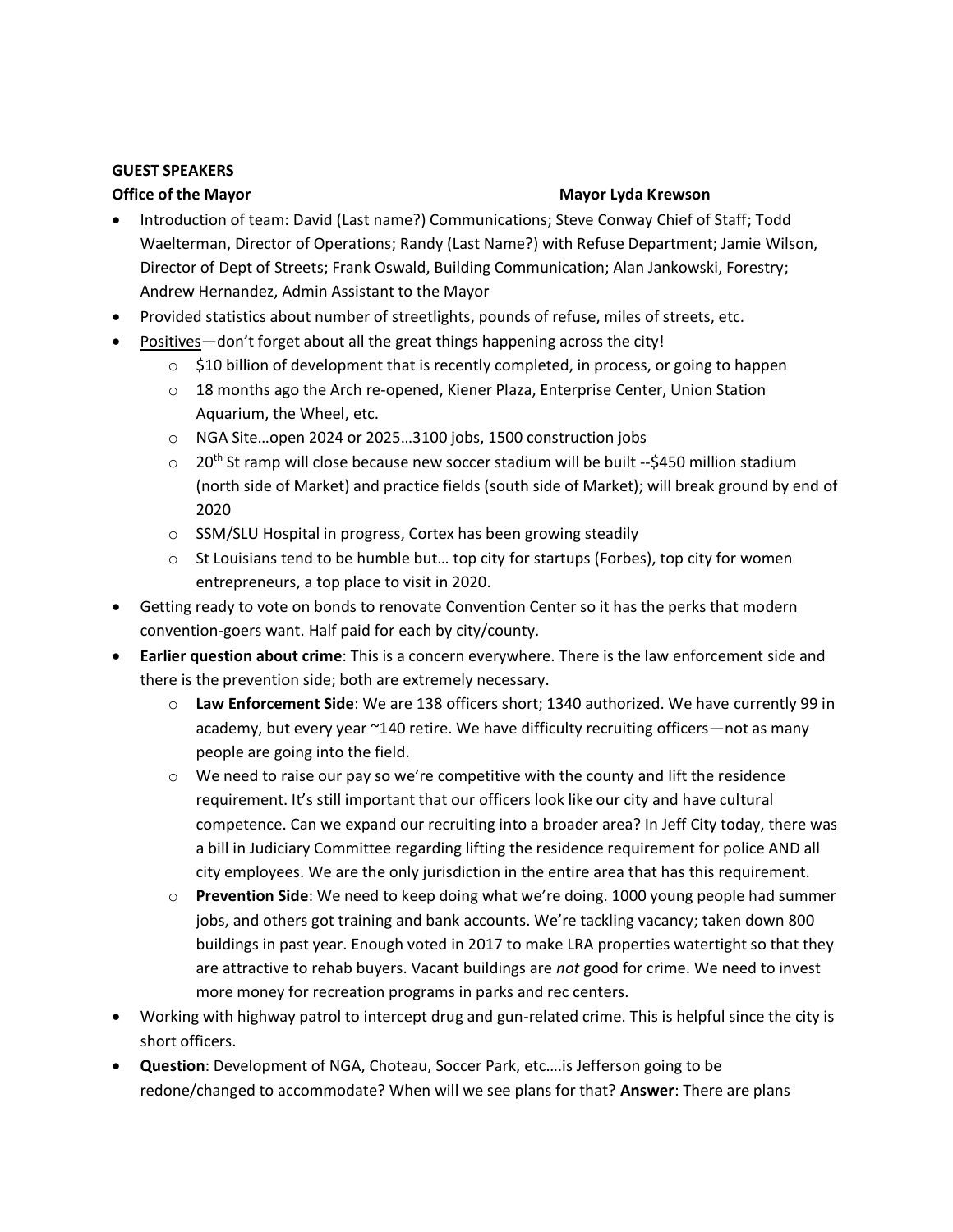online, and there was an Open House about a month ago…it's in design. It should be designed by the end of 2020. Jefferson will be turned into a full 4-way interchange at highway 64/40; there will be paving and improvements up to new NGA site at Jefferson and Cass.

- **Question**: As a retired federal officer, I know that no one does law enforcement to get rich. There is another piece—prosecution. How do we make the work officers are doing *valuable?* **Answer**: We have a lot of federal partnerships, and we are working more than ever before with those partners, i.e. the federal prosecutor. We have ~132 people held in city jail on federal crimes. Our prosecutor is elected…there have been some struggles there. For the entire law enforcement piece to work, everyone has to do their job, from police to prosecutors to judges to parole officers. We try to give the tools for that to happen. The prosecutor's office budget is \$9 million (up \$2 million a few years ago).
- **Question**: What are your plans for closing the workhouse, and how many people are in there now? **Answer:** I get a report every morning of who is in our jails—everyone in our jails is a detainee. There are just under 900 people being detained (~240 at MSI, ~660 at CJC). MSI has an old section that is a dorm-style facility with a gym, food service, medical services; the "pods" have a living area in the center with rooms around it. Right now there is no one in the dorms, and there are ~240 in the pods. We almost have all women in the pods because they are small units. The more "serious" cases are at CJC. This is *down* 500 people from (#?) years ago. This is due to a change in procedures where we only hold people who are a threat. We are working toward closing the workhouse, but we have to have a place to hold people. (David Glass is the head of corrections.) 10 beds does not equal 10 people…people may need to be separated. We have closed the dorm section of the workhouse, but…we need places to hold people. There are many violent crimes happening in the city. Almost everyone being held there is there on a felony (there are 5 levels); almost no misdemeanors, except special cases such as someone who might have a stalking charge.
- **Question:** We (in LafSq) put in requests to the Citizens Bureau online, and when we don't get feedback, we try to get multiple people to submit requests or go to alderpeople. What is the recommendation to be heard on these complaints? **Answer**: Complaints are not all equal, i.e. one light out versus a whole block. We try to triage the requests and address the more major problems first. Sending photos can be very helpful to see what the problem is. You can use Twitter, too. **Answer from Mauria Tomlin, Department of Public Safety/Neighborhood Stabilization**: Please DON'T send in multiple requests. You can give me a call or email me with the request/photo or to get updates.
- **Question:** Thank you for working on not privatizing the airport! Regarding Larry Rice's building downtown….what is happening with that downtown? **Answer**: 23rd Ward Alderman Joe Vaccaro has opened a discussion of re-opening Larry Rice's building; we'll see where that goes. I'll say this: we have enough beds—among different agencies—to get everyone in shelter at night. We've been awarded \$20 million to address homelessness and prevention of homelessness. Last year we spent \$17 million….we use a housing first model. We think you cannot get your life together from the sidewalk. We are focusing on trying to get people into housing, transitional housing, permanent support….we know we have a chronic homelessness problem, but it's not as large a number as many other cities. We try through our outreach workers and partner agencies—we award that money to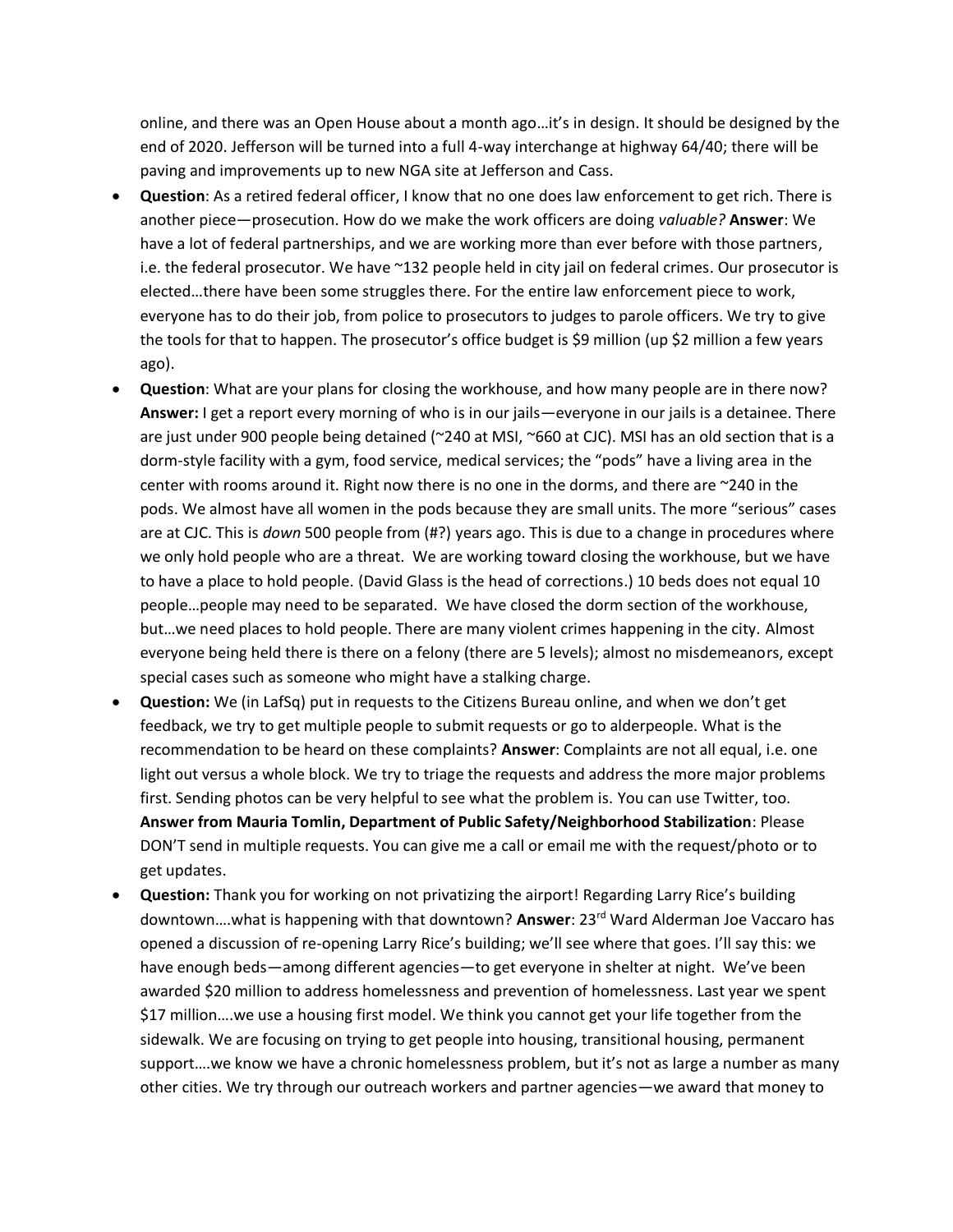these agencies—to address the problem and provide wraparound services. A large percentage of the homeless have substance abuse problems; it's a complex problem. It's the city's position that Larry Rice was not taking good care of these folks.

- **Question:** We have very rough roads in this city, and we seem to trust our Alderpeople versus city management to address issues. Is there a more efficient way? **Answer**: Alderpeople receive \$400K/yr to…pave streets, alleys, buy dumpsters, plant street trees, do 50/50 sidewalks… this is a procedure that has been inherited from years ago that was voted on. **Jamie (streets)**: We have to make the best of the system we have, as leaders of our departments, working with the Alderpeople.
- **Question:** Is there anything that can be done regarding fireworks and gunshots on July 4 and gunshots? **Answer**: This is a problem in many neighborhoods. The cops can't go after every single person that sets off a firework. It is a problem because people get hurt, and buildings can catch fire. Shaw neighborhood had some impact with a big neighborhood program where they went door to door, put information out on social media, and had a big public awareness/education campaign.

## **NEW AND ON-GOING BUSINESS**

# **House Tour Update Suzanne Sessions/Pat Jones**

- Thank you to homeowners and all volunteers.
- There is a spring tour, and we need homes!  $\odot$  Talk to Suzanne Sessions or Pat Jones.
- **Strategic Plan Update Emily O'Brien**
- ~150 people attended the feedback meeting in November. Shockey Consulting got so much information that it took longer than initially planned to compile it.
- The major issues span the Lafayette Park Conservancy, Arts Council, LSRC, and neighborhood at large—all parties are represented on the Strategic Plan Committee.
- The committee meets later this month to look at compilation of ALL feedback (online and hard copy surveys, pop-ups, reachouts to Shockey, feedback meeting, etc.) →*There will be another public meeting/Launch Party in March to go over the results.*
- Remember that this is a *5-year plan* for how to maintain the quality of life in LafSq and progress this neighborhood with changes in population, the environs (i.e. stadium, NW Quad development), etc.

- We do not have the LSBA budget yet (or their numbers after 9/30).
- We're operating at about a 40K deficit but that's with conservative house tour numbers, and we don't have LSBA's numbers yet.
- We've added ~\$5K expense for each house tour and added ~10K expense for renovations on the Park House.
- Vote on budget as is, and we will return next month with amendment:
	- o Motion: Suzanne Sessions
	- o 2<sup>nd</sup>: Tom Murphy
	- $\circ$  Budget passes  $\circledcirc$

# **Legal Matters Matters Matt Negri/Steve Wilde**

• **Former Near Southside/TIFF Property**: There are 3 properties in the neighborhood consisting of 7 lots that the LSRC maintains—parking lot on Choteau across from Ameren, the Fountain Plaza, and

### **2020 Budget Approval Clark Affholder/Sheri Mistretta**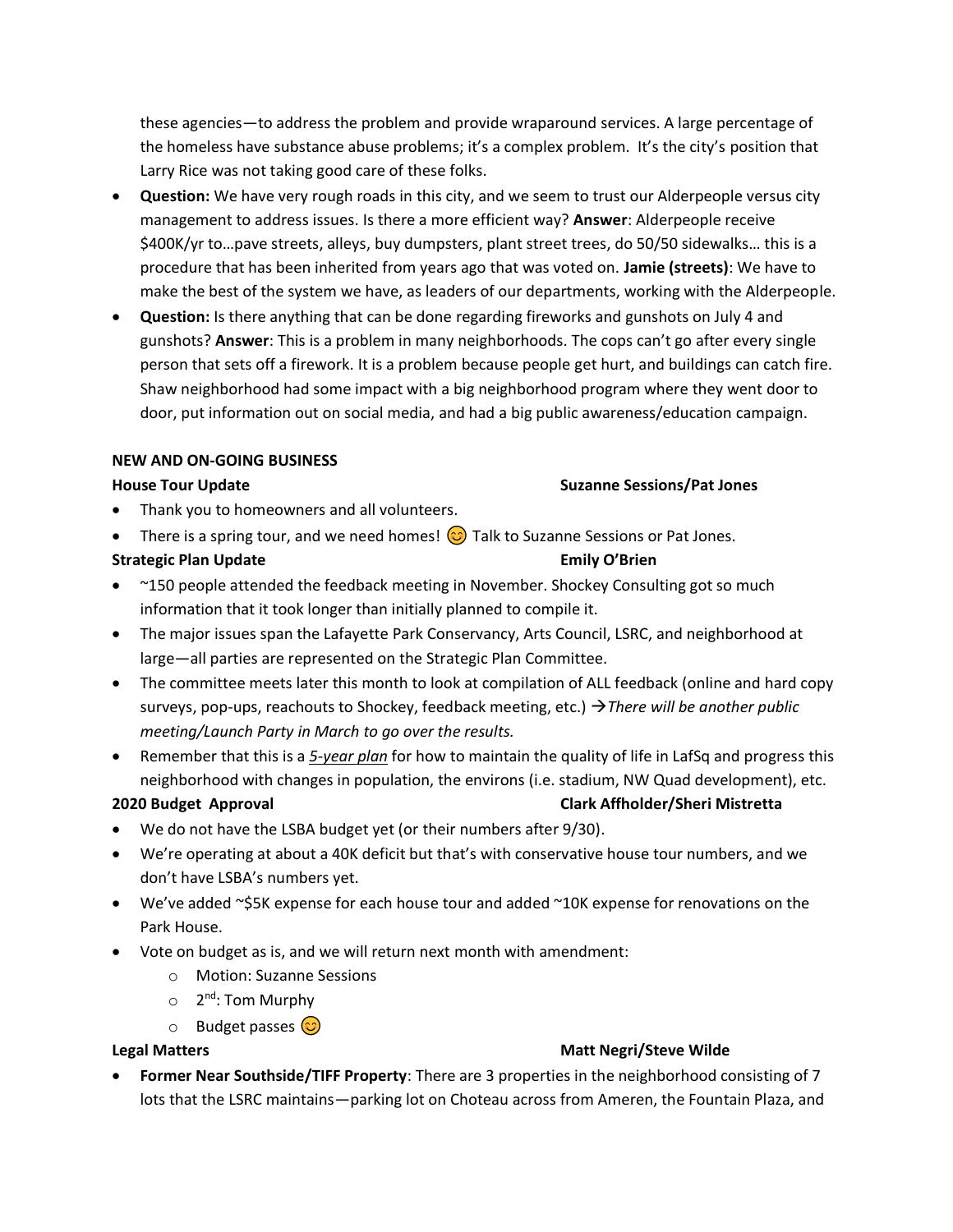the pocket park on Miss/Park. They are owned by the Near Southside Improvement Co, which was put together to manage TIFF funds. The TIFF has expired, and the LSRC is generally interested in taking ownership of these properties since we maintain them anyways. (i.e. We spent \$10K to refurbish the fountain, and we pay the liability on it.) To help us move through this process, we are consulting with David Harris, a real estate attorney; we have already budgeted for this investment. David will help us with the title work and working with Near Southside to see what our options are.

• **Small Claims Court Summons**: The LSRC received a summons to small claims court in the amount of \$5K stemming from homeowners from the 2015 house tour. The motion was filed two days before the 5-year statute of limitations expired. The board is very aware of the situation and is addressing it. We have help looking into the details. The claim is that there was a deck on the house that pulled away from the house/foundation. At the time of the damage, the LSRC offered to make the repair, but that was not satisfactory to the homeowners, who requested a whole new deck. The LSRC's insurance covers the \$1 million liability if anyone gets hurt. Homeowners' insurance is the first line of defense if there's any property damage.

## **COMMITTEE REPORTS**

### **Treasurer's Report Clark Affholder**

- Page 1 of the stapled budget is the 2019 operations. We had a good year with two lucrative tours. Operationally we made about \$42.5K, and we spent about ~\$80K.
- Matt: For newer people...the house tours are always an iffy figure so we are very conservative with projecting the income from the 1-day holiday house tour and the 2-day spring tour. Generally, we do much better than budgeted.

- Stray Rescue Building: It's a slow process. The owner is seeking federal tax credit. He's working on electrical and flooring. We do not have word on what is going in there other than a restaurant. The restaurant would have street parking; guests would be parking on the street, like Clementine's. [Residents expressed concern about this.]
- Mayo Ketchup building is scheduled for a major redevelopment inside and outside. There will be a new roof, mansard window replacement....the owners want to take off the back 1<sup>st</sup> floor roof and put on retractable awnings to become a summer use area. The owner wants to add wooden roll-up windows on the Mississippi side. The owner will have to follow a historic model from the 1900 block of Park. The proposals are in Cultural Resources right now.
- No word on Hickory Reserve or LaSalle apartments.

- Broke ground on Rutger/Jefferson entrance columns and ironwork. (~\$6K of ward funds + LSRC \$).
- Bill O'Dell with NW Quadrant project is planning to replicate entrance features in the project.

- Currently at 172 household memberships
- Tax letters for members at Preservationist and above will be snail mailed tomorrow.

# **Development Phil Lamczyk/Suzanne Sessions**

# **Beautification Linda Weiner (not present) Community Affairs Dixie Gillaspie (not present) Capital Improvements Mary Visintainer ((not present)**

# **Membership Christina Ryan**